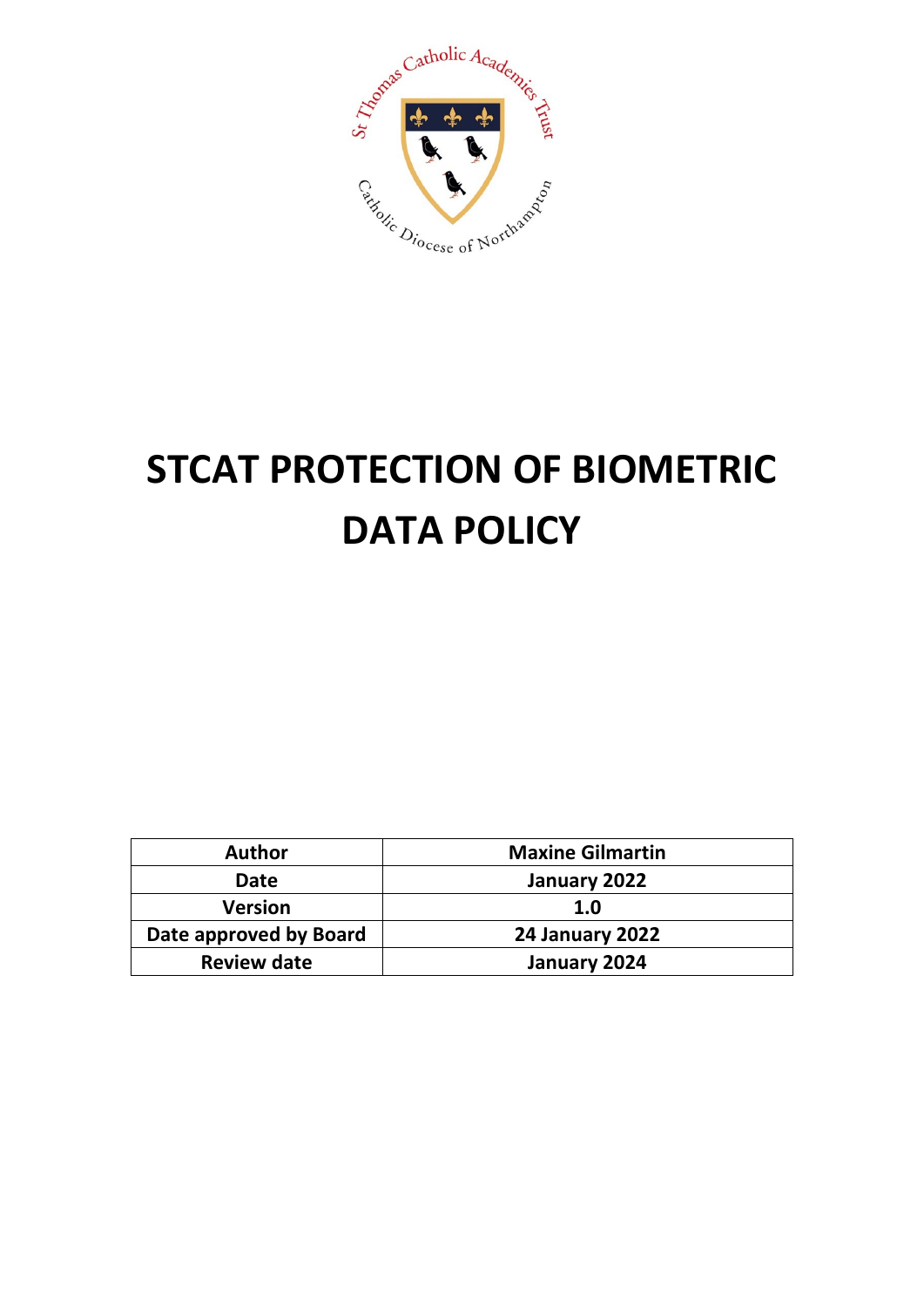# **Contents**

| 1.             |  |
|----------------|--|
| 2.             |  |
| 3.             |  |
| 4.             |  |
| 5.             |  |
| 6.             |  |
| 7 <sub>1</sub> |  |
| 8.             |  |
| 9.             |  |
| 10.            |  |
|                |  |
|                |  |
|                |  |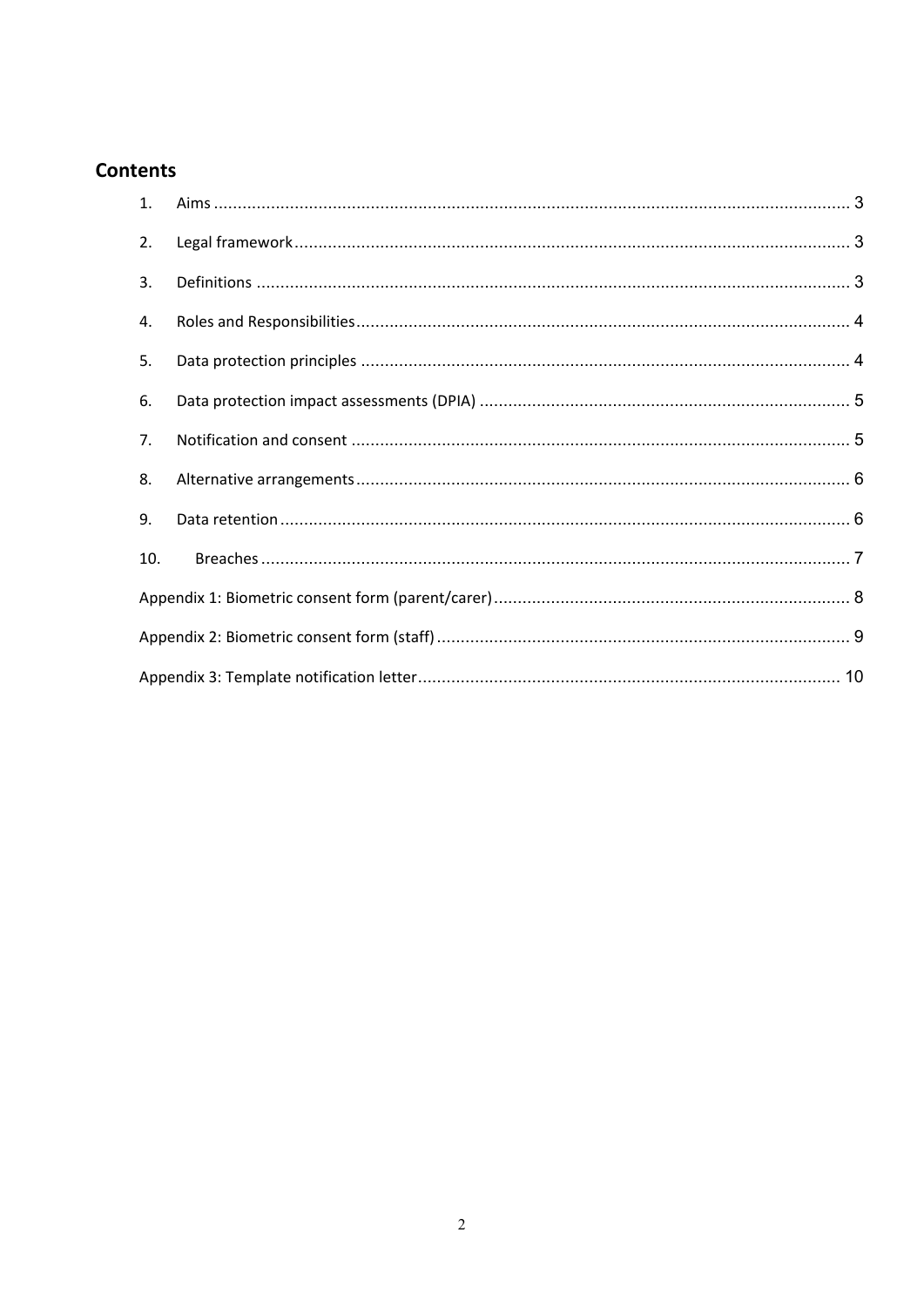# **1. Aims**

St Thomas Catholic Academies Trust (the "Trust") is committed to protecting the personal data of all its pupils and staff, this includes any biometric data we collect and process.

We collect and process biometric data in accordance with the relevant legislation and guidance to ensure the data and the rights of individuals are protected. This policy outlines the procedures Trust schools follow when collecting and processing biometric data.

# **2. Legal framework**

This policy has due regard to all relevant legislation and guidance including, but not limited to, the following:

- Protection of Freedoms Act 2012
- Data Protection Act 2018
- UK General Data Protection Regulation (UK GDPR)
- DfE (2018) 'Protection of biometric information of children in schools and colleges'

This policy operates in conjunction with the following Trust policies:

- STCAT Data Protection Policy
- STCAT Data Retention Schedule

# **3. Definitions**

| <b>Term</b>                                      | <b>Definition</b>                                                                                                                                                                                                                                                                                                                                                                                                                  |
|--------------------------------------------------|------------------------------------------------------------------------------------------------------------------------------------------------------------------------------------------------------------------------------------------------------------------------------------------------------------------------------------------------------------------------------------------------------------------------------------|
| <b>Biometric data</b>                            | Personal information about an individual's physical or<br>behavioural characteristics that can be used to<br>identify that person, including their fingerprints, facial<br>shape, retina and iris patterns, and hand<br>measurements. Within the Trust, we use fingerprints<br>only.                                                                                                                                               |
| <b>Automated biometric recognition</b><br>system | A system which measures an individual's physical or<br>behavioural characteristics by using equipment that<br>operates 'automatically' (ie electronically).<br>Information from the individual is automatically<br>compared with biometric information stored in the<br>system to see if there is a match in order to recognise<br>or identify the individual.                                                                     |
| <b>Processing biometric data</b>                 | Processing biometric data includes obtaining,<br>recording or holding the data or carrying out any<br>operation on the data including disclosing it, deleting<br>it, organising it or altering it. An automated biometric<br>recognition system processes data when:<br>Recording pupils' biometric data, eg taking<br>measurements from a fingerprint via a fingerprint<br>scanner.<br>Storing pupils' biometric information on a |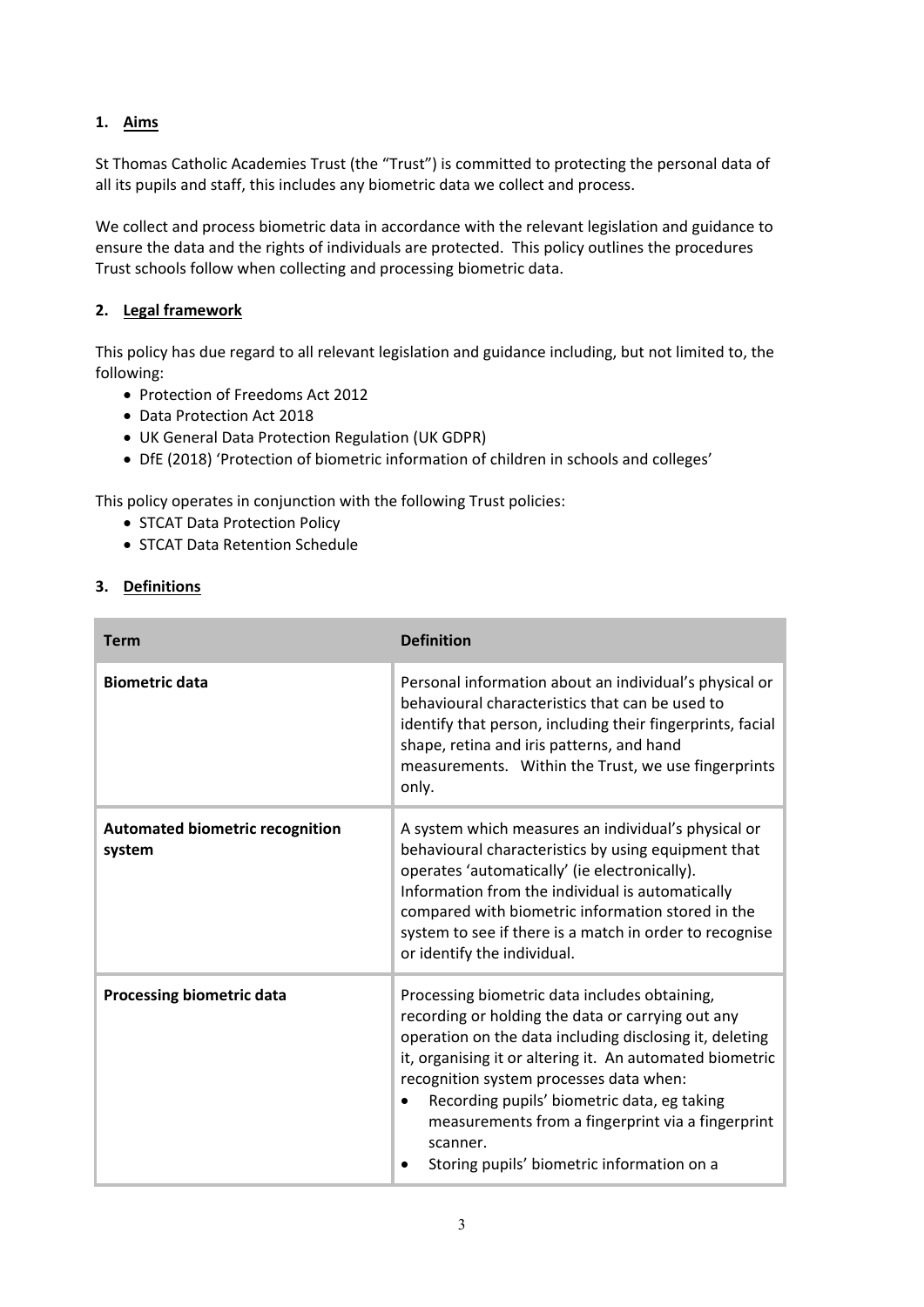|                                                    | database.<br>Using pupils' biometric data as part of an<br>٠<br>electronic process, eg by comparing it with<br>biometric information stored on a database to<br>identify or recognise pupils.     |
|----------------------------------------------------|---------------------------------------------------------------------------------------------------------------------------------------------------------------------------------------------------|
| Special category data                              | Personal data which the UK GDPR says is more<br>sensitive, and so needs more protection - where<br>biometric data is used for identification purposes, it is<br>considered special category data. |
| <b>Information Commissioner's Officer</b><br>(ICO) | The UK data protection regulator.                                                                                                                                                                 |

# **4. Roles and Responsibilities**

- 4.1 The Trust Board is responsible for reviewing this policy on a biennial basis.
- 4.2 The Headteacher of each school is responsible for ensuring the provisions in this policy are implemented consistently.
- 4.3 The Data Protection Lead (DPL) in each school is responsible for:
	- Monitoring the school's compliance with data protection legislation in relation to the use of biometric data.
- 4.4 The Trust's Data Protection Officer
	- Advising on when it is necessary to undertake a data protection impact assessment (DPIA) in relation to the Trust's biometric system(s).
	- Being the first point of contact for the ICO and for individuals whose data is processed by schools and connected third parties.

#### **5. Data protection principles**

- 5.1 The Trust processes all personal data, including biometric data, in accordance with the key principles set out in the UK GDPR.
- 5.2 The Trust ensure biometric data is:
	- Processed lawfully, fairly and in a transparent manner
	- Collected for specified, explicit and legitimate purposes
	- Adequate, relevant and limited to what is necessary to fulfil the purposes for which it is processed
	- Accurate and, where necessary, kept up to date
	- Kept for no longer than is necessary for the purposes for which it is processed
	- Processed in a way that ensures it is appropriately secure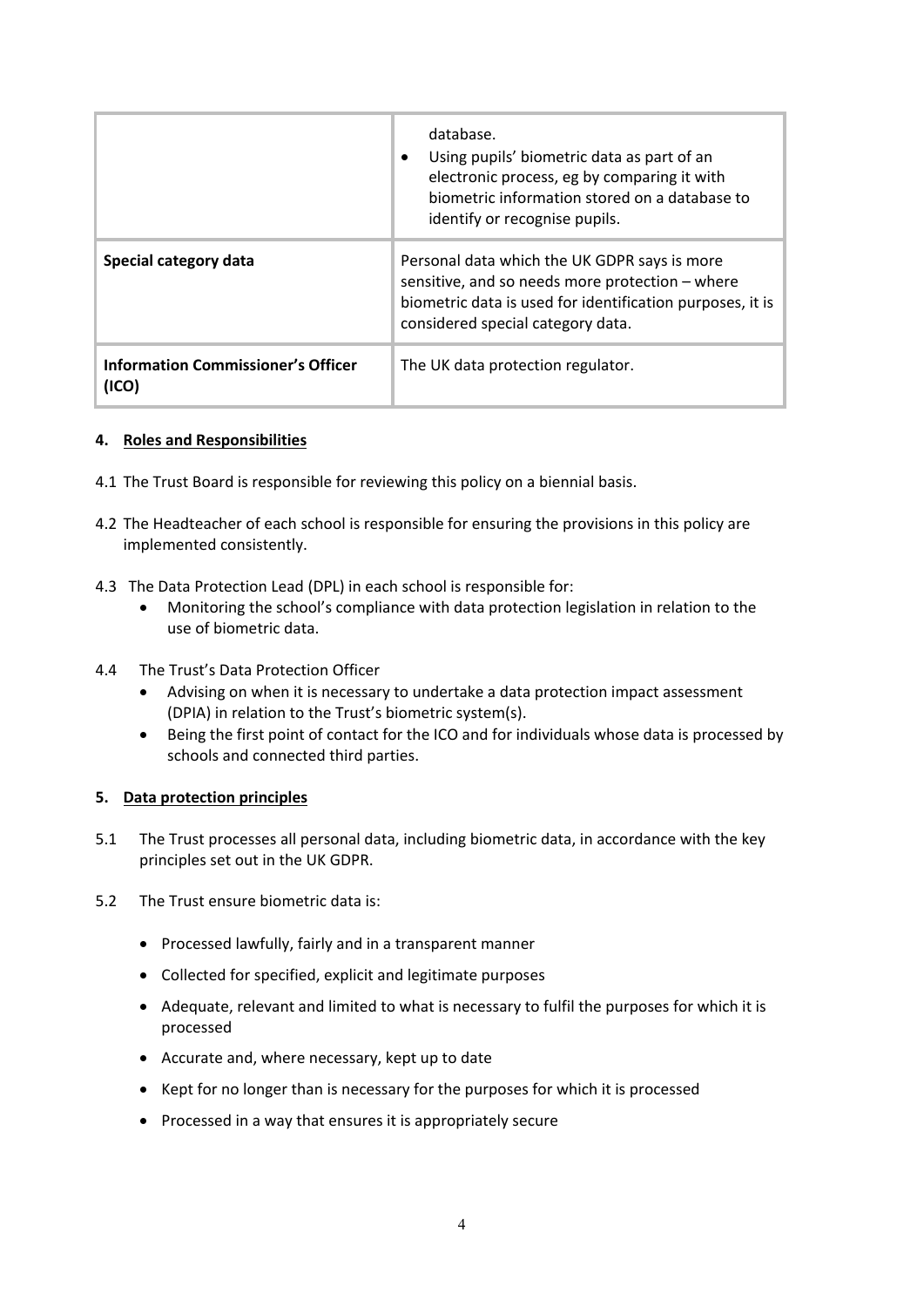5.3 As the Data Controller, the Trust is responsible for being able to demonstrate its compliance with the provisions outlined at 5.2. The UK GDPR principles are detailed further in the Trust Data Protection Policy. The Trust DPO can be contacted at [admin@stcat.co.uk.](mailto:admin@stcat.co.uk)

# **6. Data protection impact assessments (DPIA)**

- 6.1 Prior to processing biometric data or implementing a system that involves processing biometric data, a DPIA will be carried out.
- 6.2 The DPO will oversee and monitor the process of carrying out the DPIA.

# 6.3 The DPIA will:

- Describe the nature, scope, context and purposes of the processing.
- Assess necessity, proportionality and compliance measures.
- Identify and assess risks to individuals.
- Identify any additional measures to mitigate those risks.
- 6.4 When assessing levels of risk, the likelihood and the severity of any impact on individuals will be considered.
- 6.5 If a high risk is identified that cannot be mitigated, the DPO will consult the ICO before the processing of the biometric data begins. The ICO will provide the DPO with a written response (within eight weeks or 14 weeks for complex cases) advising whether the risks are acceptable, or whether the Trust needs to take further action. In some cases, the ICO may advise the Trust to not carry out the processing. The Trust will adhere to any advice from the ICO.

#### **7. Notification and consent**

- 7.1 The obligation to obtain consent for the processing of biometric information of children under the age of 18 is not imposed by the Data Protection Act 2018 or the UK GDPR. Instead, the consent requirements for biometric information is imposed by section 26 of the Protection of Freedoms Act 2012.
- 7.2 Where a school uses pupils' biometric data as part of an automated biometric recognition system (eg for school dinners instead of paying with cash or a PIN), the school will comply with the requirements of the Protection of Freedoms Act 2012.
- 7.3 Prior to processing a pupil's biometric data, the school will send the parents/carers a consent form or collect this consent via secure online systems.
- 7.4 Consent will be sought from at least one parent/carer of the pupil before the school collects or uses a pupil's biometric data.
- 7.5 Information provided to parents/carers will include information regarding the following:
	- How the data will be used.
	- The parent/carer and the child's right to refuse or withdraw their consent.
	- The school's duty to provide reasonable alternative arrangements for those pupils whose information cannot be processed.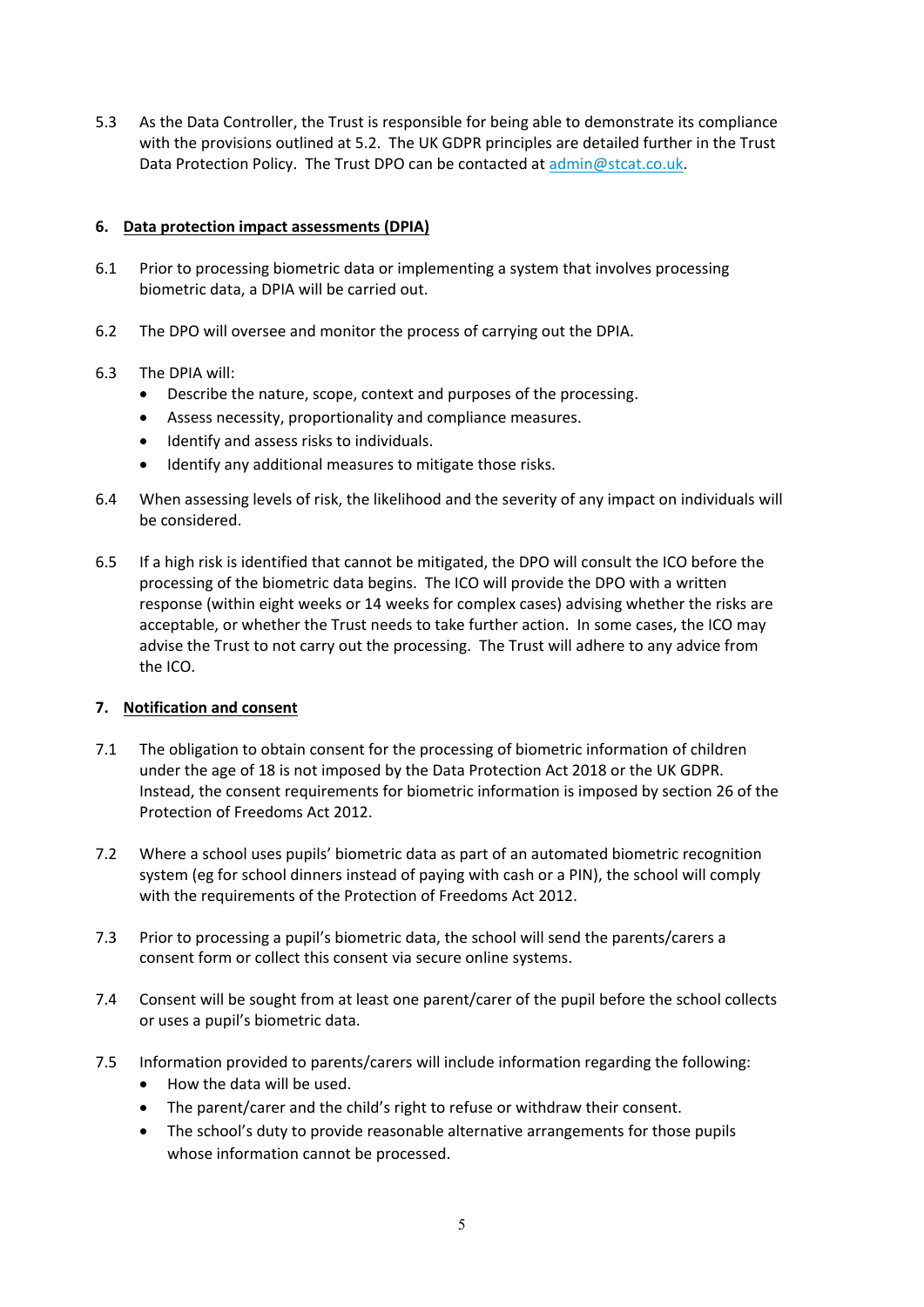- 7.6 The school will not process the biometric data of a pupil under the age of 18 in the following circumstances:
	- The pupil (verbally or non-verbally) objects or refuses to participate in the processing of their biometric data.
	- No parent or carer has consented in writing to the processing.
	- A parent has objected in writing to such processing, even if another parent has given written consent.
- 7.7 Parents/carers and pupils can object to participation in the school's biometric system(s) or withdraw their consent at any time. Where this happens, any biometric data relating to the pupil that has already been captured will be deleted.
- 7.8 If a pupil objects or refuses to participate, or to continue to participate, in activities that involve the processing of their biometric data, the school will ensure the pupil's biometric data is not taken or used as part of a biometric recognition system, irrespective of any consent given by the pupil's parent/carer.
- 7.9 Pupils will be informed that they can object or refuse to allow their biometric data to be collected and used via the consent information.
- 7.10 Where staff members or other adults use the school's biometric system(s), consent will be obtained from them before they use the system.
- 7.11 Staff and other adults can object to taking part in the school's biometric system(s) and can withdraw their consent at any time. Where this happens, any biometric data relating to the individual that has already been captured will be deleted.
- 7.12 Alternative arrangements will be provided to any individual that does not consent to take part in a school's biometric system(s), in line with Section 8 of this policy.

#### **8. Alternative arrangements**

- 8.1 Pupils and staff have the right to not take part in the school's biometric system.
- 8.2 Where an individual objects to taking part in the school's biometric system(s), reasonable alternative arrangements will be provided that allow the individual to access the relevant service, eg where a biometric system uses fingerprints to pay for school meals, the person may be able to use a 4 digit PIN instead or by name lookup.
- 8.3 Alternative arrangements will not put the individual at any disadvantage or create difficulty in accessing the relevant service, or result in any additional burden being placed on the individual (and the pupil's parents/carers, where relevant).

# **9. Data retention**

- 9.1 Biometric data will be managed and retained in line with the Trust's Data Retention Schedule.
- 9.2 If an individual (or a pupil's parent/carer, where relevant), withdraws their consent for their/their child's biometric data to be processed, it will be erased from the school's system.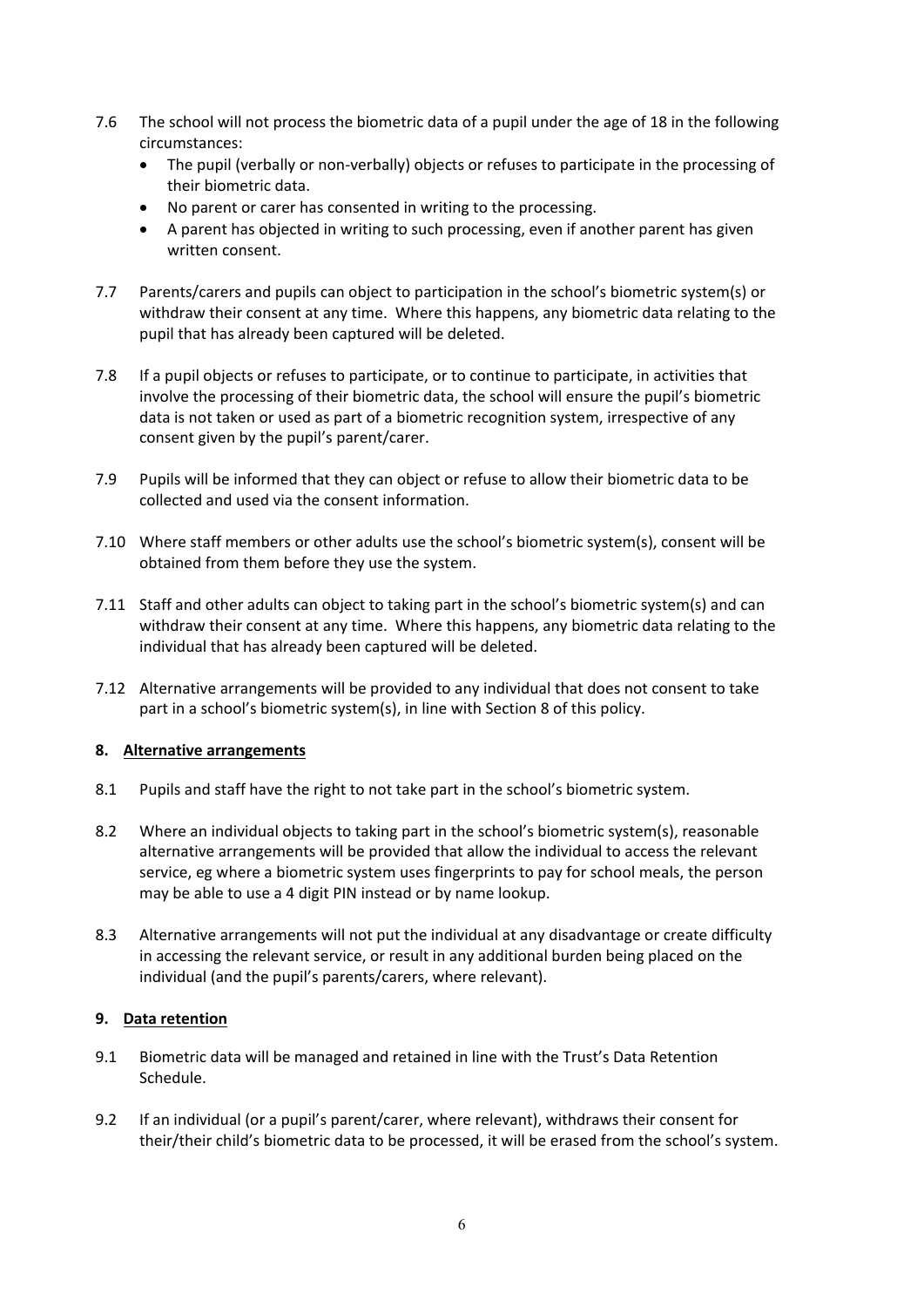# **10. Breaches**

- 10.1 There are appropriate and robust security measures in place to protect the biometric data held by the school.
- 10.2 Any breach to the school's biometric system will be dealt with by the Trust DPO.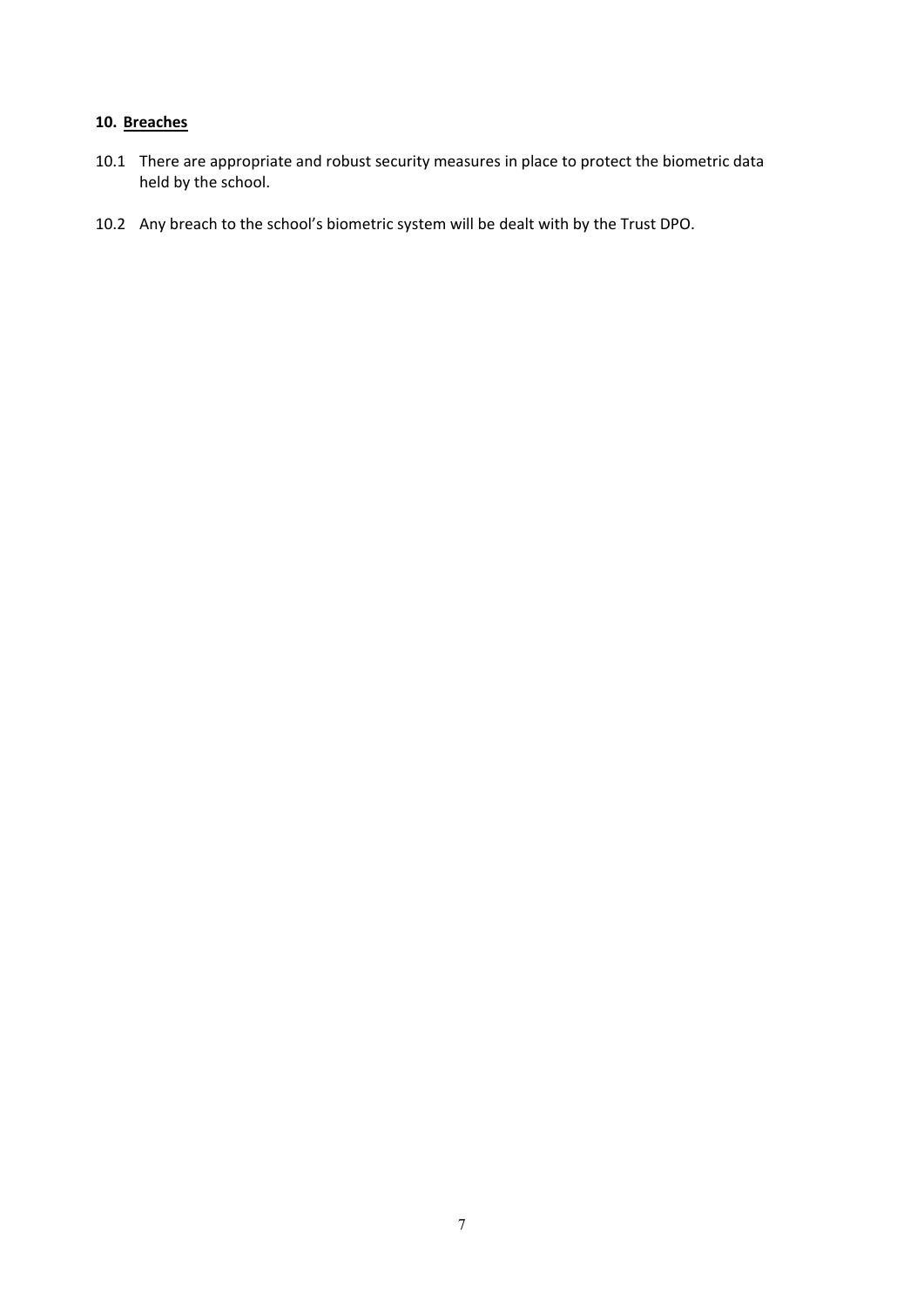#### **Appendix 1: Biometric consent form (parent/carer)**

Please sign below if you consent to the school taking and using information from your son/daughter's fingerprint as part of an automated biometric recognition system. This biometric information will be used by the school for the purposes of administration of school meals.

In signing this form, you are authorising the school to use your son/daughter's biometric information for this purpose until he/she either leaves the school or ceases to use the system.

If you wish to withdraw your consent at any time, this must be done so in writing and sent to the Headteacher. Once your son/daughter ceases to use the biometric recognition system, his/her biometric information will be securely deleted.

#### **Parent/Carer consent:**

Having read the above guidance information, I give consent to information from the fingerprint of my son/daughter being taken and used by the school for use as part of an automated biometric recognition system.

| Parent/Carer name: |  |
|--------------------|--|
|                    |  |
| Signature:         |  |
|                    |  |
| Date:              |  |
|                    |  |
| Name of student:   |  |
|                    |  |
| Class:             |  |
|                    |  |

I understand that I can withdraw this consent at any time in writing.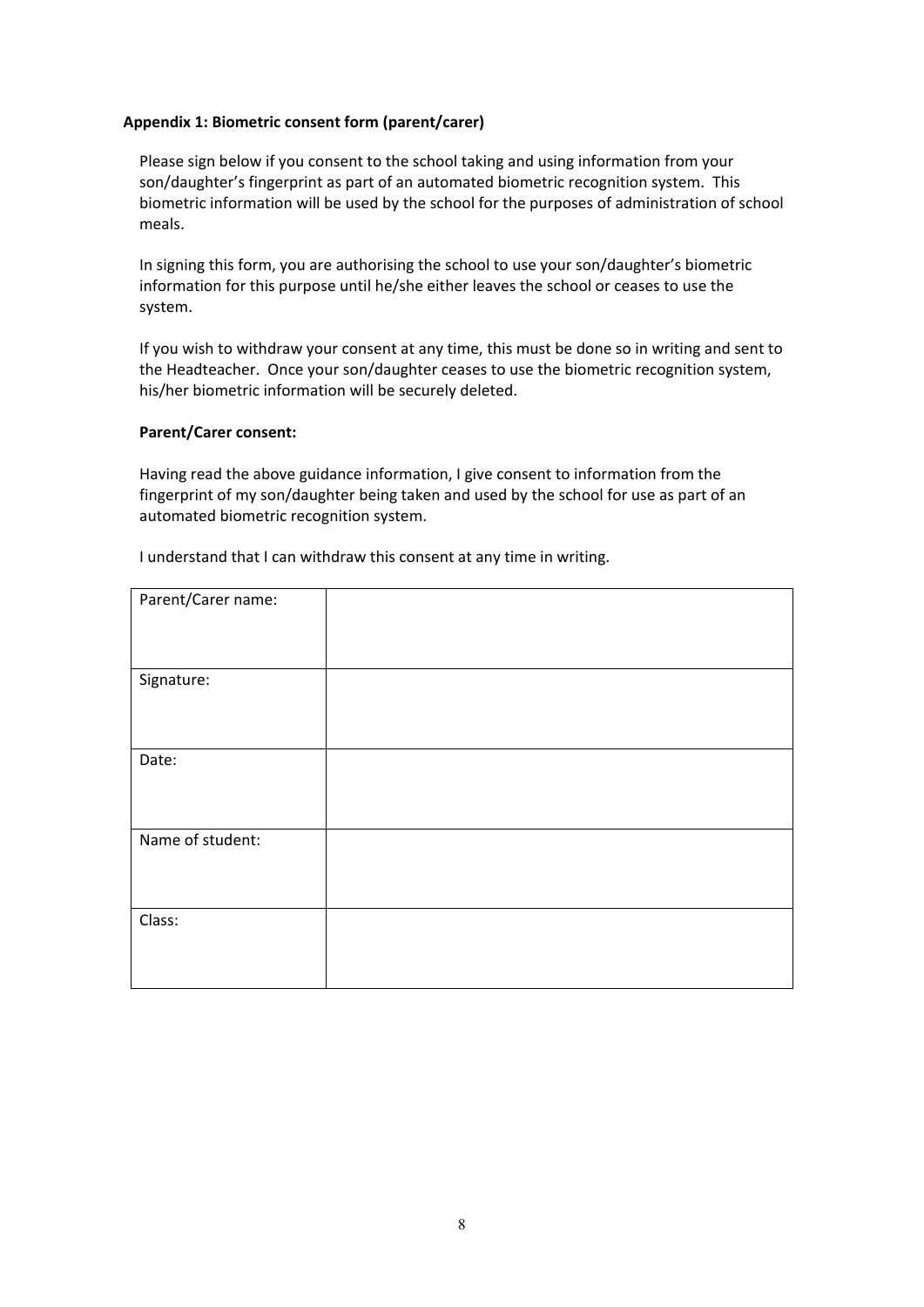#### **Appendix 2: Biometric consent form (staff)**

Please sign below if you consent to the school taking and using your fingerprint as part of an automated biometric recognition system. This biometric information will be used by the school for the purposes of administration and supply of food and meals through the school's catering provider.

In signing this form, you are authorising the school to use your biometric information for this purpose until you either leave the school or ceases to use the system.

If you wish to withdraw your consent at any time, this must be done so in writing and sent to the Headteacher.

Having read the above guidance information, I give consent to information from my fingerprint being taken and used by the school for use as part of an automated biometric recognition system.

I understand that I can withdraw this consent at any time in writing.

| Staff name: |  |
|-------------|--|
|             |  |
| Signature:  |  |
|             |  |
|             |  |
| Date:       |  |
|             |  |
|             |  |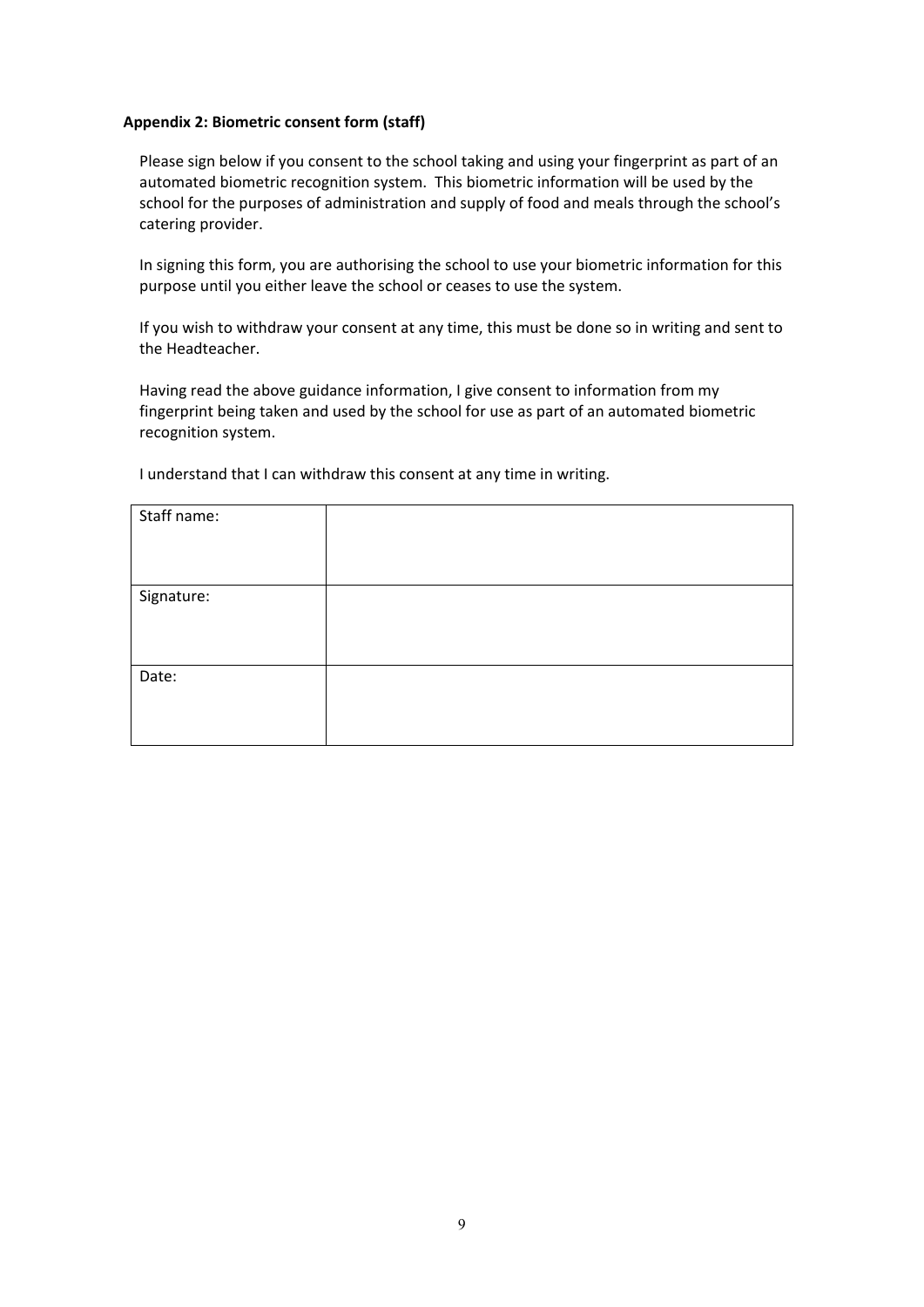#### **Appendix 3: Template notification letter**

# **NOTIFICATION OF INTENTION TO PROCESS PUPILS' BIOMETRIC INFORMATION**

Dear [ ]

The school wishes to use information about your child as part of an automated (ie electronically operated) recognition system. This is for the purposes of [*specify what purposes is*]. The information from your child that we wish to use is referred to as 'biometric information'. Under the Protection of Freedoms Act 2012 (sections 26-28), we are required to notify each parent of a child and obtain the written consent of at least one parent before being able to use a child's biometric information for an automated system.

# **Biometric information and how it will be used**

Biometric information is information about a person's physical or behavioural characteristics that can be used to identify them, for example, information from their fingerprint. The school would like to take and use information from your child's [*insert biometric to be used*] and use this information for the purpose of providing your child with [*specify what purpose is*].

The information will be used as part of an automated biometric recognition system. This system will take measurements of your child's [*insert biometric to be used*] and convert these measurements into a template to be stored on the system. An image of your child's [*insert biometric*] is not stored. The template (ie measurements taken from your child's [*insert biometric*]) is what will be used to permit your child to access services.

You should note that the law places specific requirements on schools when using personal information, such as biometric information, about pupils for the purposes of an automated biometric recognition system.

For example:

- a) The school cannot use the information for any purpose other than those for which it was originally obtained and made known to the parent(s) (ie as stated above);
- b) The school must ensure that the information is stored securely.
- c) The school must tell you what it intends to do with the information.
- d) Unless the law allows it, the school cannot disclose personal information to another person/body – you should note that the only person/body that the school wishes to share the information with is [*insert any third party with which the information is to be shared, eg X supplier of biometric systems*]. This is necessary in order to [*say why it needs to be disclosed to the third party*].

#### **Providing your consent/objecting**

As stated above, in order to be able to use your child's biometric information, the written consent of at least one parent is required. However, consent given by one parent will be overridden if the other parent objects in writing to the use of their child's biometric information. Similarly, if your child objects to this, the school cannot collect or use his/her biometric information for inclusion on the automated recognition system.

You can also object to the proposed processing of your child's biometric information at a later stage or withdraw any consent you have previously given. This means that, if you give